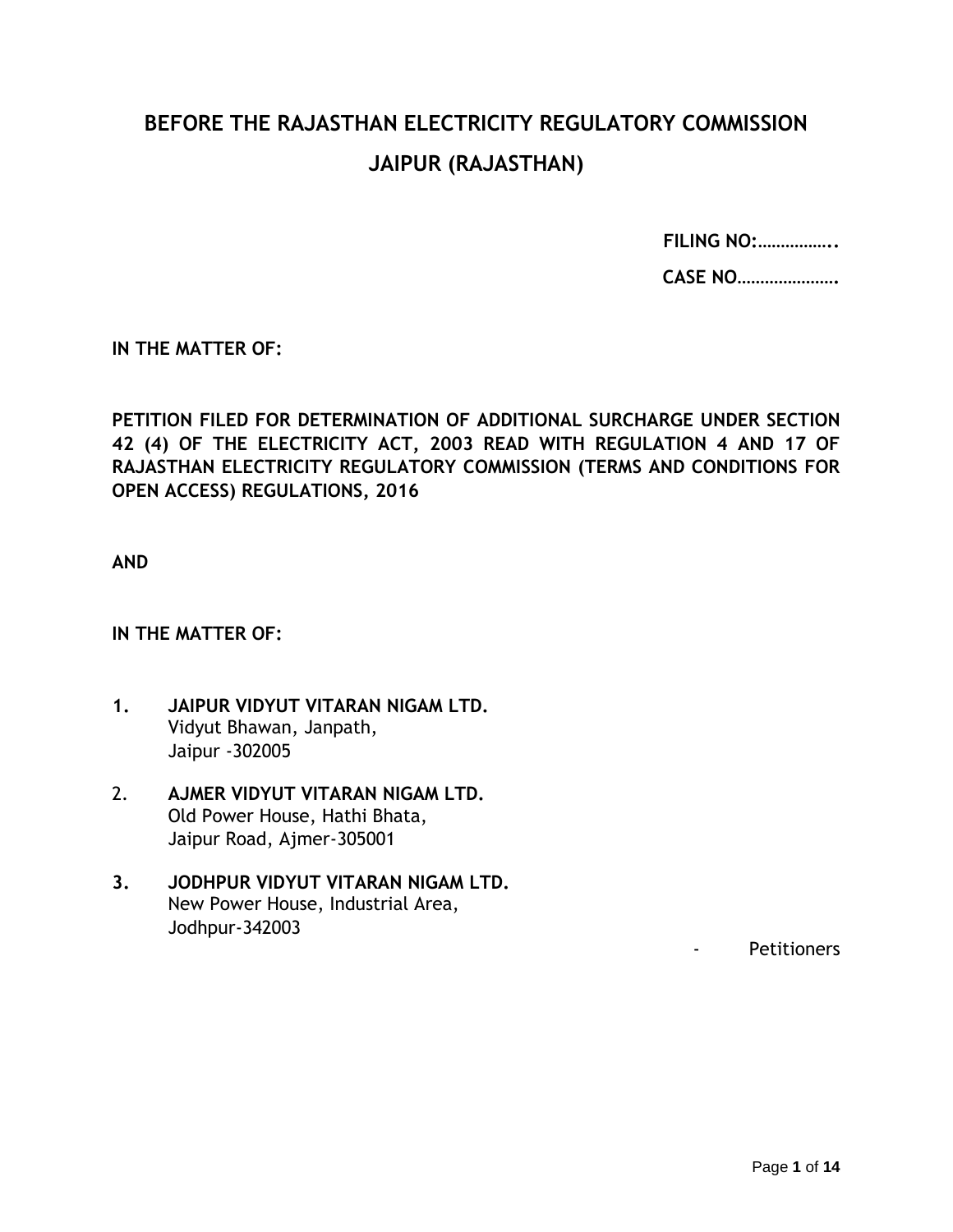**PETITION FILED FOR DETERMINATION OF ADDITIONAL SURCHARGE UNDER SECTION 42 (4) OF THE ELECTRICITY ACT, 2003 READ WITH REGULATION 4 AND 17 OF RAJASTHAN ELECTRICITY REGULATORY COMMISSION (TERMS AND CONDITIONS FOR OPEN ACCESS) REGULATIONS, 2016**

### **MOST RESPECTFULLY SHOWETH:**

- **1.** The Petitioners herein are the Distribution Licensees in the State of Rajasthan and are undertaking the functions of distribution and retail supply of electricity to the public at large in their respective area of distribution.
- **2.** Section 43 of the Electricity Act, 2003 provides for a duty on the distribution licensees of the area of supply to develop and maintain an efficient, coordinated and economical distribution system and to supply electricity to all in the area in accordance with the provisions of the Act. Section 43 (1) of the Electricity Act reads as under:

*"Section 43. (Duty to supply on request): --- (1) 1[Save as otherwise provided in this Act, every distribution] licensee, shall, on an application by the owner or occupier of any premises, give supply of electricity to such premises, within one month after receipt of the application requiring such supply:*

*Provided that where such supply requires extension of distribution mains, or commissioning of new sub-stations, the distribution licensee shall supply the electricity to such premises immediately after such extension or commissioning or within such period as may be specified by the Appropriate Commission: Provided further that in case of a village or hamlet or area wherein no provision for supply of electricity exists, the Appropriate Commission may extend the said period as it may consider necessary for electrification of such village or hamlet or area.*

*1[Explanation.- For the purposes of this sub-section, "application" means the application complete in all respects in the appropriate form,*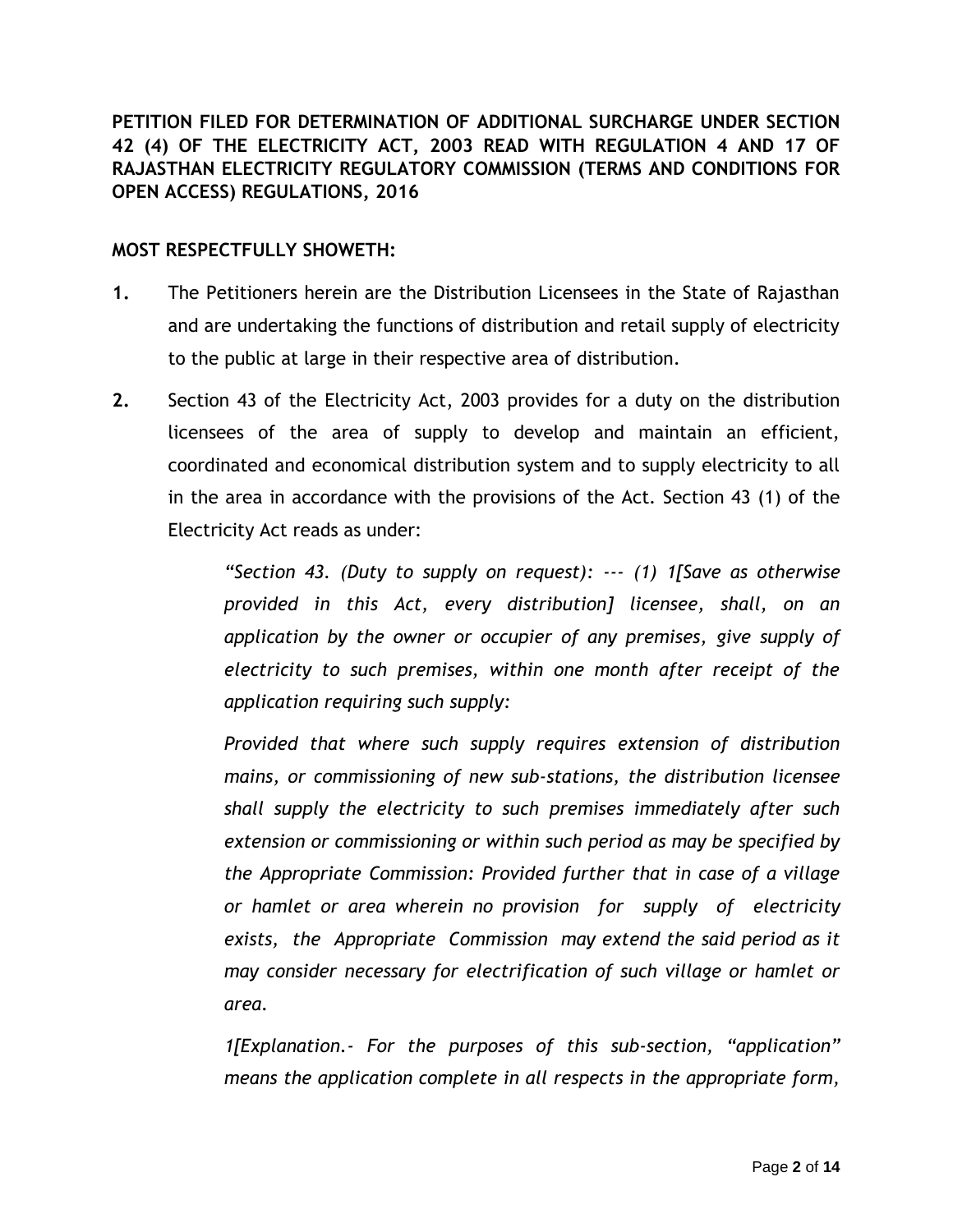*as required by the distribution licensee, along with documents showing payment of necessary charges and other compliances.]"*

- **3.** To meet the universal supply obligation, Discoms have entered into long term PPAs with Generating Companies which inter-alia provide for payment of the guaranteed fixed charges payable irrespective of the fact whether Discoms are able to off take the entire power made available over the plant load factor.
- **4.** In exercise of the powers under Section 181 of the Electricity Act, 2003, the State Commission has notified the Open Access Regulations, 2016, inter alia, providing for a person with contract demand of one MVA and above to draw electricity from sources other than the distribution licensees of the area through the Open Access.
- **5.** Whenever any consumer opts for open access, the Petitioner continues to pay fixed charges to its contracted generation stations as per the PPAs. However, the Petitioner is not able be sufficiently recover such fixed cost obligation from the open access consumers. The cost recovered from fixed tariff schedule is less than the fixed costs incurred by the Petitioner which leads to the situation where the Petitioner is saddled with the stranded cost on account of its universal supply obligation.
- **6.** To ensure that the burden of fixed cost of stranded power due to open access does not adversely impact the Discoms and is also not passed onto the general consumers at large, the Discoms are entitled to collect Additional Surcharge as per Section 42 (4) of the Electricity Act, 2003.

*"Section 42 (4): Where the State Commission permits a consumer or class of consumers to receive supply of electricity from a person other than the distribution licensee of his area of supply, such consumer shall be liable to pay an additional surcharge on the charges of wheeling, as may be specified by the State Commission, to meet the fixed cost of such distribution licensee arising out of his obligation to supply."*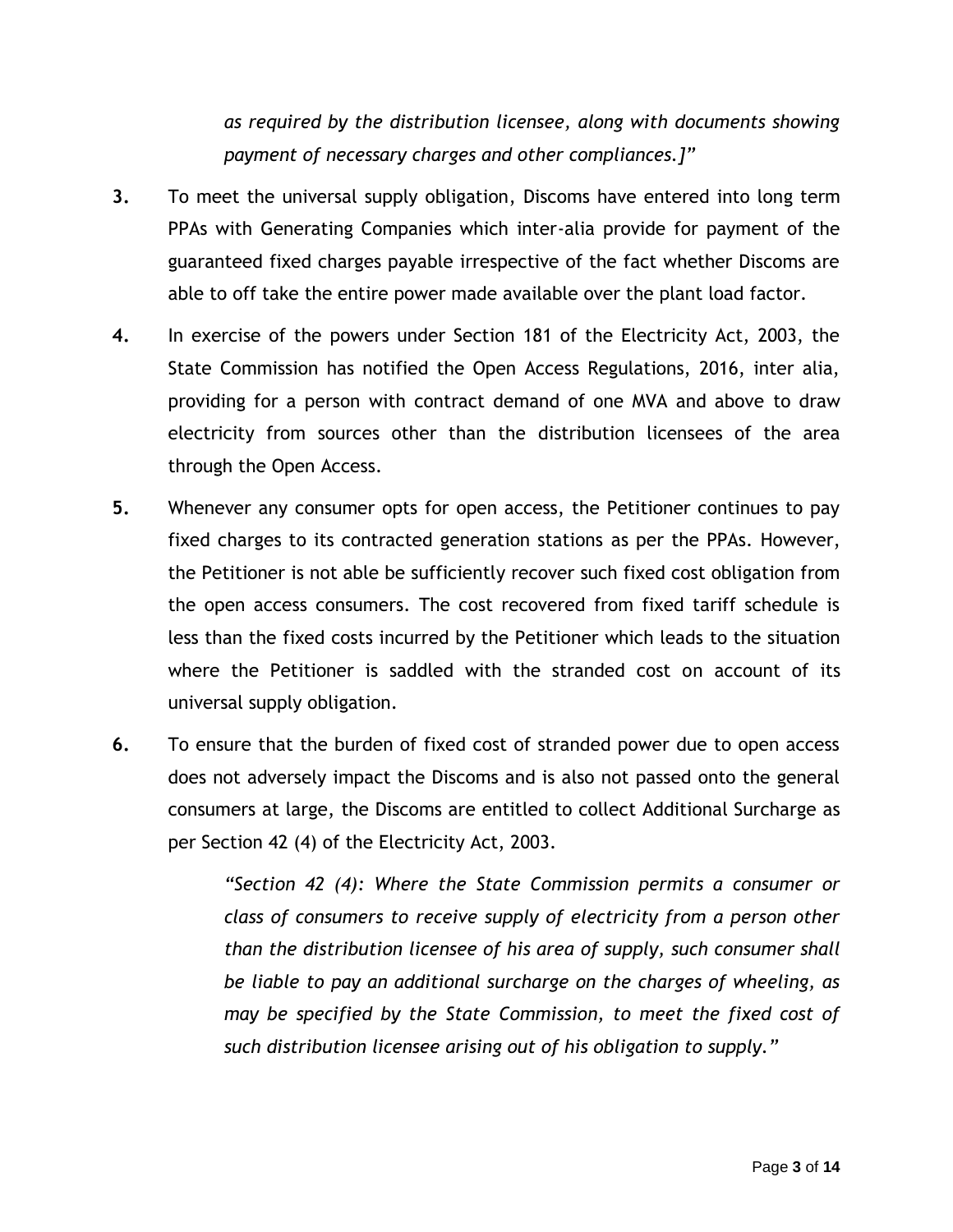**7.** Regulation 17 of the RERC Open Access Regulations, 2016 also entitle the Petitioners to collect additional surcharge from consumers opting for open access.

*"17. Additional Surcharge* 

*(1) A consumer availing open access and receiving supply of electricity from a person other than the Distribution Licensee of his area of supply shall pay to the Distribution Licensee an additional surcharge, in addition to wheeling charges and cross subsidy surcharge, to meet the fixed cost of such Distribution Licensee arising out of his obligation to supply as provided under sub-section (4) of section 42 of the Act."*

**8.** Hon'ble Supreme Court in case of SESA Sterlite Vs OERC & Ors (2014) 8 SCC 444 held as under:

> *"25. The issue of open access surcharge is very crucial and implementation of the provision of open access depends on judicious determination of surcharge by the State Commissions. There are two aspects to the concept of surcharge – one, the cross-subsidy surcharge i.e. the surcharge meant to take care of the requirements of current levels of cross-subsidy, and the other, the additional surcharge to meet the fixed cost of the distribution licensee arising out of his obligation to supply. The presumption normally is that generally the bulk consumers would avail of open access, who also pay at relatively higher rates. As such, their exit would necessarily have adverse effect on the finances of the existing licensee, primarily on two counts – one, on its ability to cross-subsidize the vulnerable sections of society and the other, in terms of recovery of the fixed cost such licensee might have incurred as part of his obligation to supply electricity to that consumer on demand (stranded costs). The mechanism of surcharge is meant to compensate the licensee for both these aspects. (emphasis supplied)*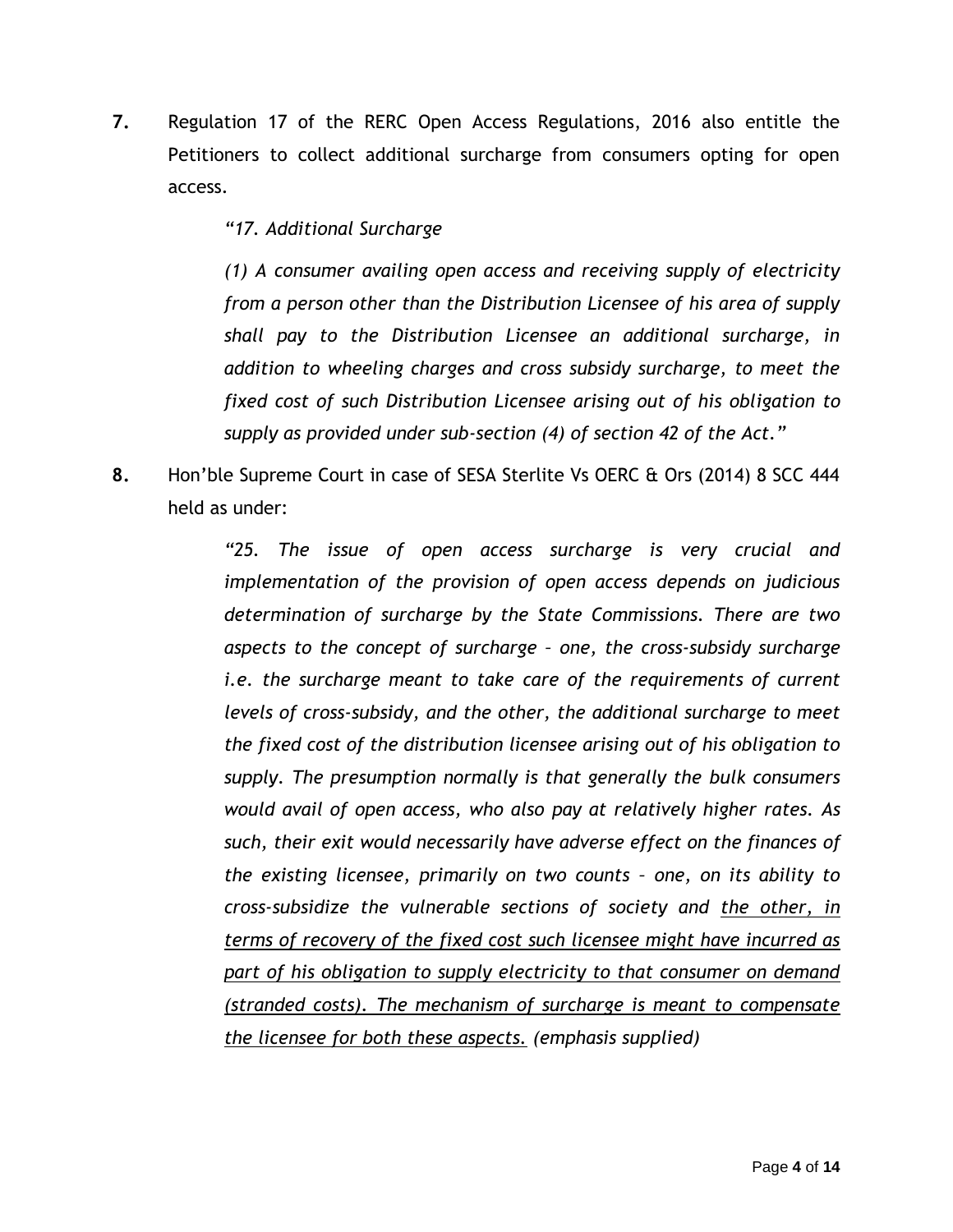**9.** In light of the statutory provisions and the Hon'ble Supreme Court decision referred to above, the Hon'ble Commission in its order dated 24<sup>th</sup> August 2016 has recognised the Discoms' entitlement to claim additional surcharge from consumers opting for open access. The relevant extract from the aforementioned order is provided below.

> *"48. Considering the statutory provisions, and the decisions of Hon'ble Supreme Court as well as Hon'ble APTEL referred to above, there is no scope to deny the entitlement of Discoms for Additional Surcharge from Open Access Consumers to meet the stranded cost incurred to meet their universal supply obligation imposed under Section 43 of the Act. The Objectors also do not seriously dispute the legal right of the Petitioners for Additional Surcharge under Section 42 (4) of the Act. Their case is that Petitioners are not suffering from stranded capacity in the State as alleged due to their action of going for Open Access. The stranded capacity is occurring due to other reasons pointed out by them in their objections and hence Open Access Consumers in Rajasthan State are not liable to pay any Additional Surcharge.*

> *49. In light of the specific statutory provision in Section 42 (4) of the Act and authoritative pronouncements referred above, the second issue is answered in favour of the Petitioners."*

**10.** The Hon'ble Commission in its order dated 24th August 2016 has determined the additional surcharge payable by open access consumers using the following methodology.

> *"114. The lower of the back-down quantum and open access quantum has been considered as power surrendered due to open access for each of the 96 time blocks in a day, i.e., if the back down quantum is more than the open access quantum, the open access quantum has been considered, and if the back down quantum is less than the open access quantum, then the back down quantum has been considered as the quantum stranded due to Open Access Consumers not sourcing power*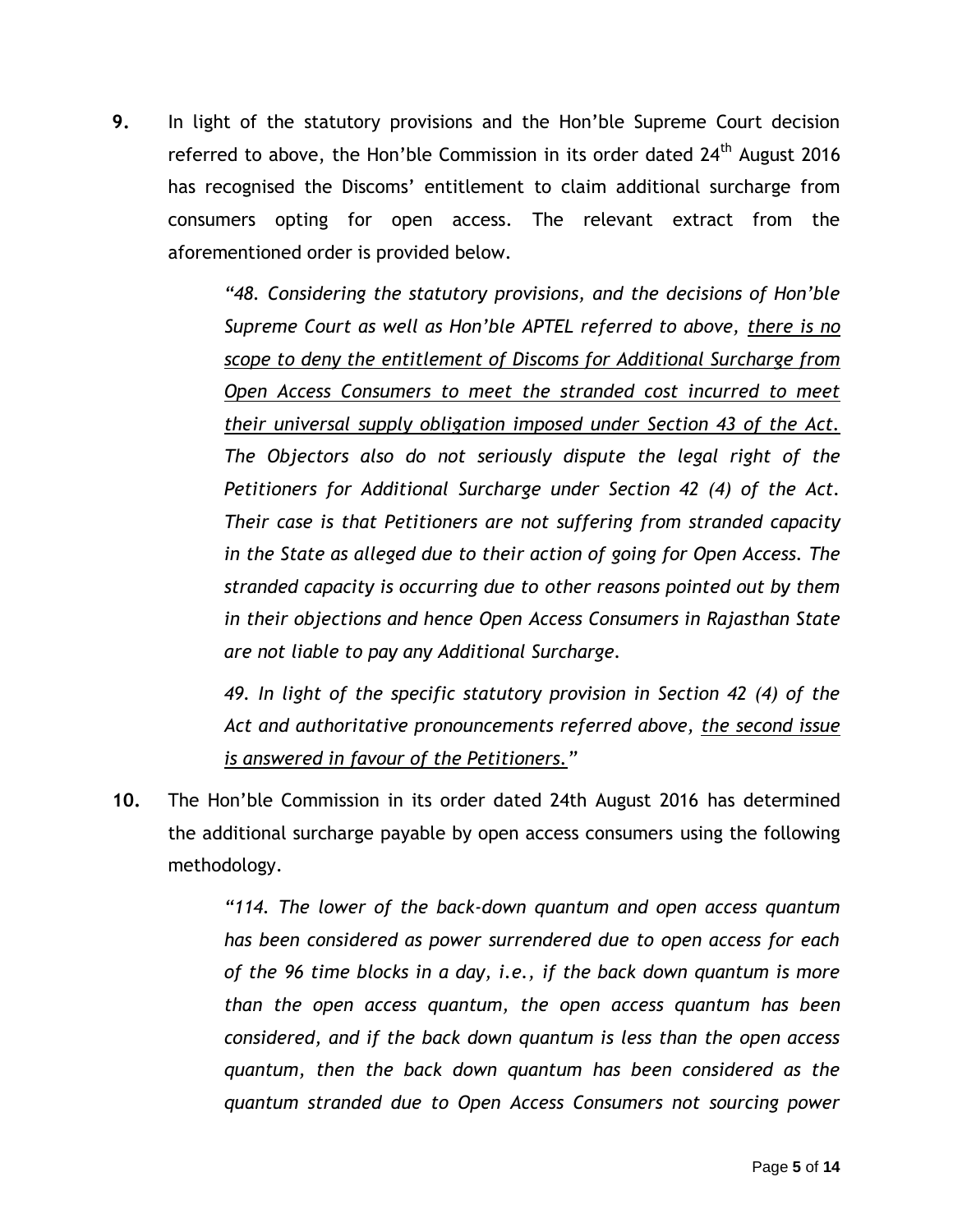*from Discoms. This ensures that only the power stranded because of Open Access Consumers is taken.*

*115. Since the quantum of power surrendered every day is not from a specific power plant, and fixed cost associated with every power plant is different, the Commission has calculated an effective per unit fixed cost for every month by calculating weighted average fixed cost per unit based on the relevant tariff order of generating station against fixed charges and the quantum of energy drawn from each station for FY 2015-16 (up to Jan.16).* 

*116. To work out a total effective per unit fixed cost of generation backed down, the fixed costs for the individual power plant units as per tariff order have been taken in the same proportion as the proportion in which individual power plant units have contributed to the surrendering of power. As compared to the consideration of actual payments made to generators, taking the fixed costs as per tariff orders eliminates all apprehensions about the period for which payments pertain. Thus, the rates of fixed costs are consistent.*

*117. This fixed cost has been considered for calculating the amount of total fixed charges that the Petitioner has paid because of the total stranded power owing to corresponding open access for FY 2015-16 (up to Jan.16).*

*118. To compute the Additional Surcharge recoverable, the effective per unit fixed cost obtained as explained above is multiplied to the quantum of stranded power (in MUs) which has been considered to be surrendered because of consumers opting for open access.*

*119. To compute per unit Additional Surcharge to be levied on Open Access Consumers, it has been assumed that the Open Access scenario will remain the same in FY 2016-17. Therefore, the total Additional Surcharge recoverable for the FY 2015-16 (up to Jan.16) computed*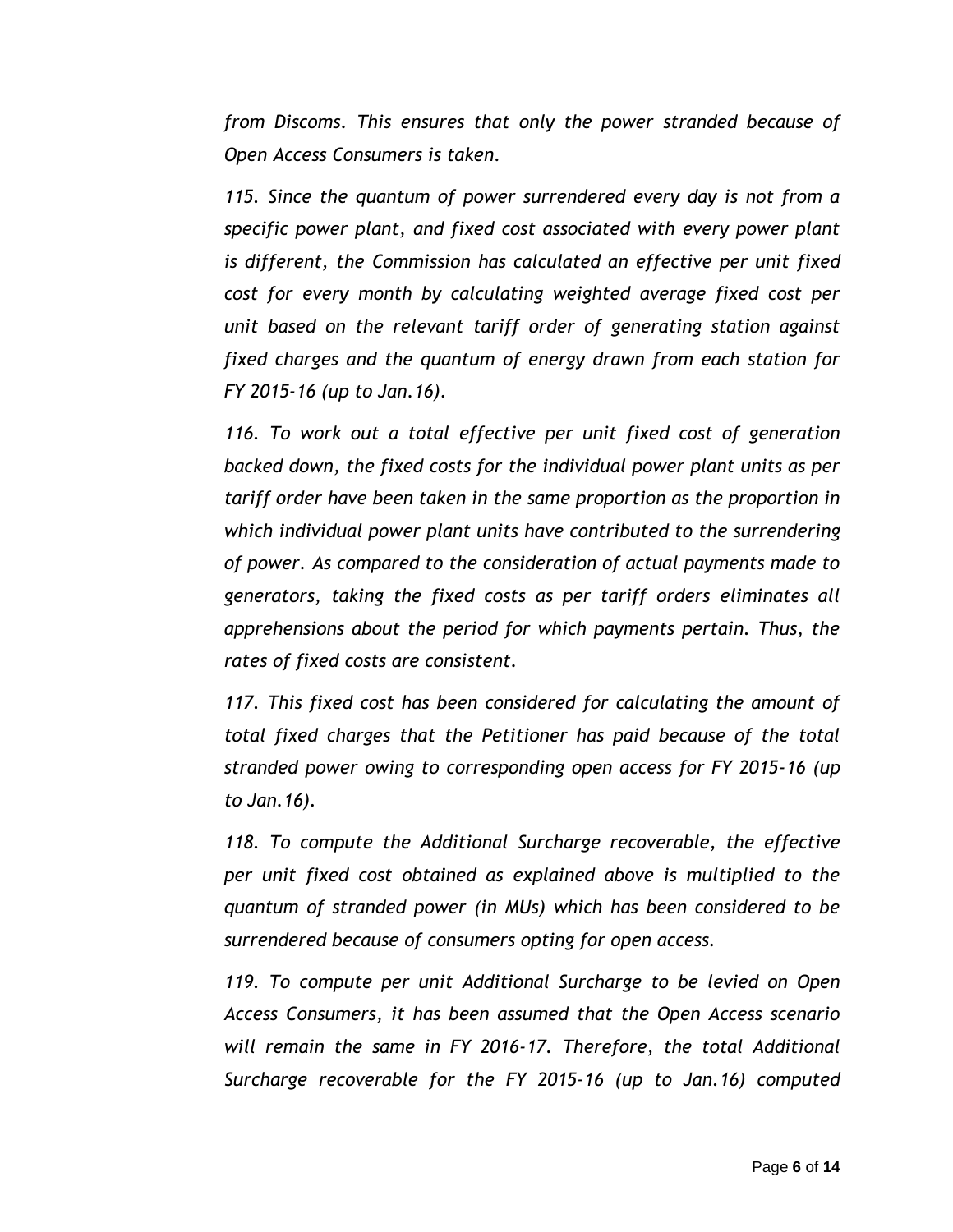*above has been spread over the total open access quantum for the FY 2015-16 (up to Jan.16) to arrive at Additional Surcharge of Rs. 0.80 per unit."*

- **11.** The Discoms have relied on the similar methodology to compute the payable additional surcharge. The Hon'ble Commission in its order dated 24<sup>th</sup> August 2016 had not considered the stranded cost of boxed up stations as at that time bilateral purchases were made to replace the boxed up power. However, in FY 2018-19 the quantum of power boxed up was significantly higher than the bilateral purchases undertaken. This clearly indicated that boxup was not done merely as a prudent and commercial practice but due to lack of demand. Therefore, the Discoms in this petition has also considered the net of Boxup power and Bilateral purchases along with the power backed down.
- **12.** Accordingly, the computation of additional surcharge for FY 2019-20 is based on the following methodology.
- **13.** The lower of the stranded power (backdown quantum + boxup quantum bilateral quantum) and open access quantum has been considered as power surrendered due to open access for each of the 96 time blocks in a day, i.e., if the quantum of stranded power is more than the open access quantum, the open access quantum has been considered, and if the stranded power quantum is less than the open access quantum, then the stranded power quantum has been considered as the quantum stranded due to Open Access Consumers not sourcing power from Discoms. This ensures that only the power stranded because of Open Access Consumers is taken.
- **14.** Since the quantum of power surrendered every day is not from a specific power plant, and fixed cost associated with every power plant is different, the Discoms have calculated an effective per unit fixed cost by calculating weighted average fixed cost per unit based on the relevant tariff order of generating station against fixed charges and the quantum of energy drawn from each and the station station for the station of  $\sim$ FY 2018-19.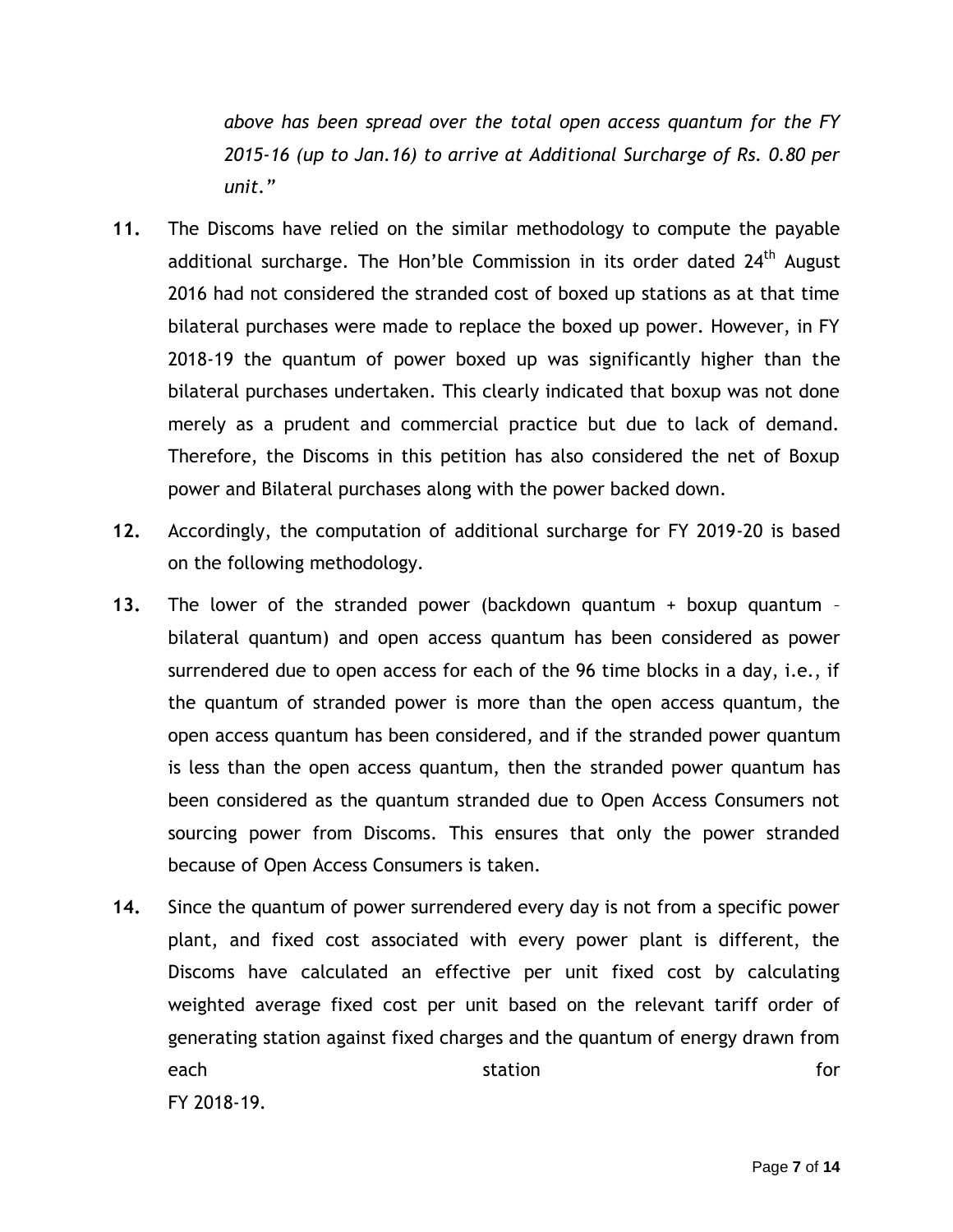- **15.** To work out a total effective per unit fixed cost of generation stranded, the fixed costs for the individual power plant units as per tariff order have been taken in the same proportion as the proportion in which individual power plant units have contributed to the surrendering of power. As compared to the consideration of actual payments made to generators, taking the fixed costs as per tariff orders eliminates all apprehensions about the period for which payments pertain. Thus, the rates of fixed costs are consistent.
- **16.** This fixed cost has been considered for calculating the amount of total fixed charges that the Petitioner has paid because of the total stranded power owing to corresponding open access for FY 2018-19.
- **17.** To compute the Additional Surcharge recoverable, the effective per unit fixed cost obtained as explained above is multiplied to the quantum of stranded power (in MUs) which has been surrendered because of consumers opting for open access.
- **18.** To compute per unit Additional Surcharge to be levied on Open Access Consumers, it has been assumed that the Open Access scenario will remain the same in FY 2019-20 as in FY 2018-19. Therefore, the total Additional Surcharge recoverable for the FY 2019-20 computed above has been spread over the total open access quantum for the FY 2018-19 to arrive at the payable Additional Surcharge.
- **19.** For the sake of brevity, the daily block wise details of station wise power backed down, power boxed up and bilateral purchases along with net open access are being provided as Annexures to this petition in soft copy (CD).
- **20.** In view of the above, Additional Surcharge based on data of FY 2018-19 is worked out as below:
	- a. Calculation of stranded power due to Open Access (MW):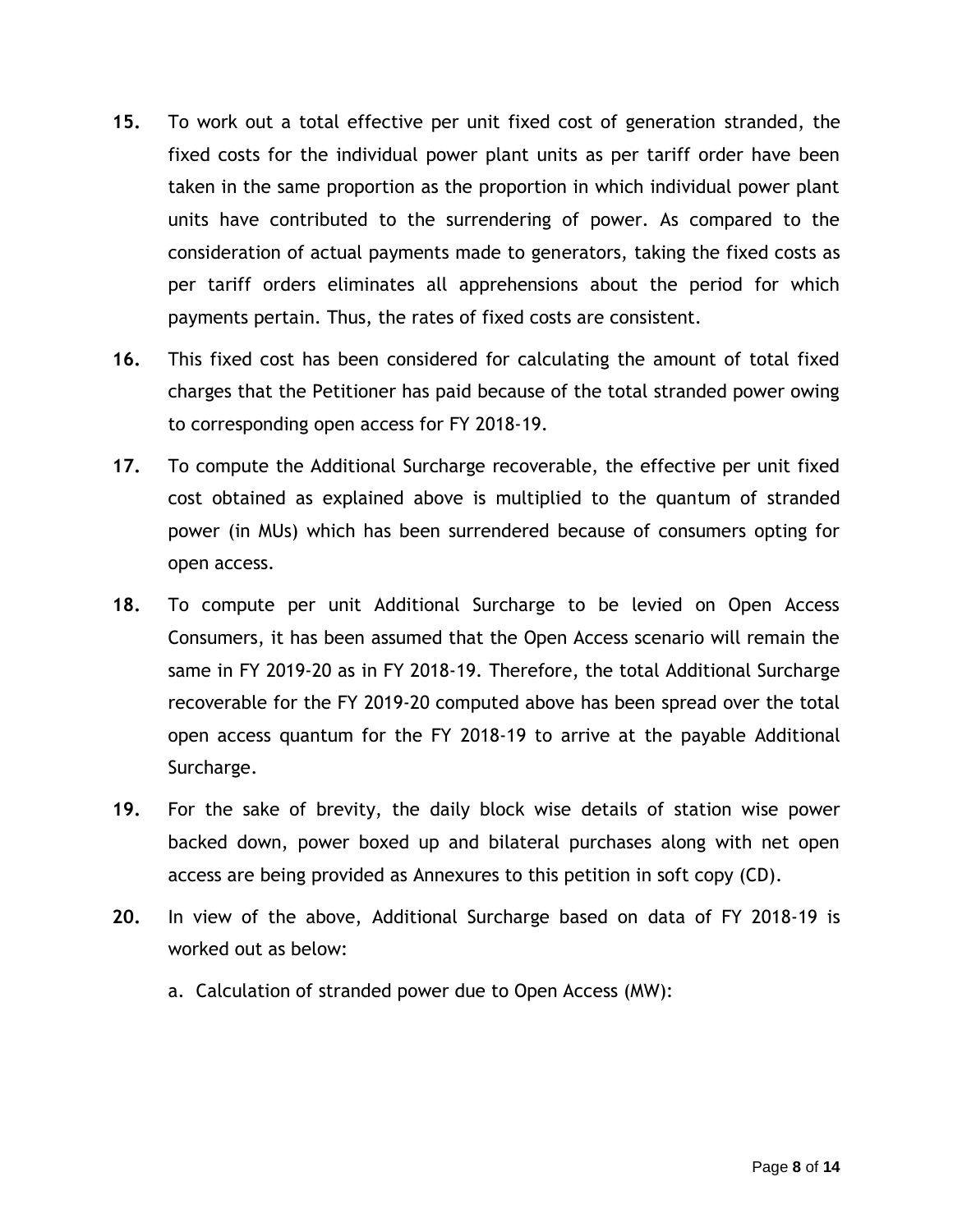| <b>Month</b> | <b>Back-down</b><br>Aggregated<br>over 96 Time<br><b>Blocks (MW)</b> | <b>Boxup</b><br><b>Aggregated</b><br>over 96 Time<br><b>Block (MW)</b> | <b>Bilateral</b><br><b>Aggregated</b><br>over 96 Time<br><b>Blocks (MW)</b> | Backdown +<br>Boxup -<br><b>Bilateral</b><br>aggregated<br>over 96 time<br>blocks (MW) | <b>Open Access</b><br>Aggregated<br>over 96 Time<br><b>Blocks (MW)</b> | <b>Backdown</b><br>due to Open<br><b>Access</b><br><b>Aggregated</b><br>over 96 Time<br><b>Blocks (MW)</b> |
|--------------|----------------------------------------------------------------------|------------------------------------------------------------------------|-----------------------------------------------------------------------------|----------------------------------------------------------------------------------------|------------------------------------------------------------------------|------------------------------------------------------------------------------------------------------------|
|              | (1)                                                                  | (2)                                                                    | (3)                                                                         | (4)                                                                                    | (5)                                                                    | (6)                                                                                                        |
| April        | 1,476,530                                                            | 907,507                                                                | $\overline{\phantom{a}}$                                                    | 2,384,036                                                                              | 410,838                                                                | 354,359                                                                                                    |
| May          | 948,313                                                              | 375,128                                                                |                                                                             | 1,323,441                                                                              | 81,332                                                                 | 58,898                                                                                                     |
| June         | 2,147,056                                                            | 1,198,245                                                              |                                                                             | 3,345,301                                                                              | 477,666                                                                | 451,327                                                                                                    |
| July         | 2,929,682                                                            | 3,216,762                                                              |                                                                             | 6,146,444                                                                              | 1,003,861                                                              | 980,523                                                                                                    |
| August       | 2,761,716                                                            | 1,656,745                                                              |                                                                             | 4,418,461                                                                              | 978,472                                                                | 847,286                                                                                                    |
| September    | 2,606,862                                                            | 2,731,730                                                              |                                                                             | 5,338,592                                                                              | 1,824,400                                                              | 1,537,000                                                                                                  |
| October      | 1,458,649                                                            | 808,500                                                                |                                                                             | 2,267,149                                                                              | 2,552,958                                                              | 1,522,356                                                                                                  |
| November     | 2,300,016                                                            | 1,521,475                                                              | 72,891                                                                      | 3,748,600                                                                              | 799,409                                                                | 753,363                                                                                                    |
| December     | 2,898,920                                                            | 3,437,494                                                              | 523,440                                                                     | 5,812,974                                                                              | 669,976                                                                | 659,830                                                                                                    |
| January      | 3,509,964                                                            | 1,181,498                                                              | 140,829                                                                     | 4,550,633                                                                              | 403,555                                                                | 367,390                                                                                                    |
| February     | 3,457,855                                                            | 2,155,117                                                              | 146,277                                                                     | 5,466,695                                                                              | 765,962                                                                | 755,091                                                                                                    |
| March        | 3,130,499                                                            | 4,913,067                                                              |                                                                             | 8,043,566                                                                              | 986,547                                                                | 984,908                                                                                                    |
| <b>Total</b> | 29,626,063                                                           | 24,103,266                                                             | 883,437                                                                     | 52,845,891                                                                             | 10,954,977                                                             | 9,272,330                                                                                                  |

*Column 1, 2 & 3 represent sum of back-down, boxup and bilateral respectively for each time block of each day of the month in MW. Column 4 represents sum of net stranded capacity for each time block of each day of the month in MW. Column 5 represents sum of net open access respectively for each time block of each day of the month in MW. For Column 6, lower of net stranded capacity and open access has been considered for each time block separately*

> It may be observed that there is continuous stranded capacity over the entire period for which data has been submitted. It has to be noted that stranded capacity may vary in a day, a month and the year depending upon the load conditions and therefore, the overall situation needs to be considered. It is clearly demonstrable through the data that there is stranded capacity occurring on account of the consumers availing open access to source power from sources other than Discoms.

## b. Calculation of effective fixed cost of generation stranded (Rs./kWh):

| <b>Power Station</b>      | <b>Power stranded in</b><br>FY 2018-19 (MU) | % of surrender | <b>Fixed charges</b><br>(as per tariff) | <b>Component of</b><br>fixed cost |
|---------------------------|---------------------------------------------|----------------|-----------------------------------------|-----------------------------------|
| DADRI GTPS                | 61.17                                       | 0.50%          | 2.25                                    | 0.01                              |
| NCPP-2 (Dadri-II Thermal) | 342.04                                      | 2.78%          | 2.25                                    | 0.06                              |
| Jhajjar Aravali           | 0.29                                        | 0.00%          | 2.25                                    | 0.00                              |
| <b>AURIYA GTPS</b>        | 9.89                                        | 0.08%          | 9.03                                    | 0.01                              |
| <b>UNCHAHAR1</b>          | 101.62                                      | 0.83%          | 1.44                                    | 0.01                              |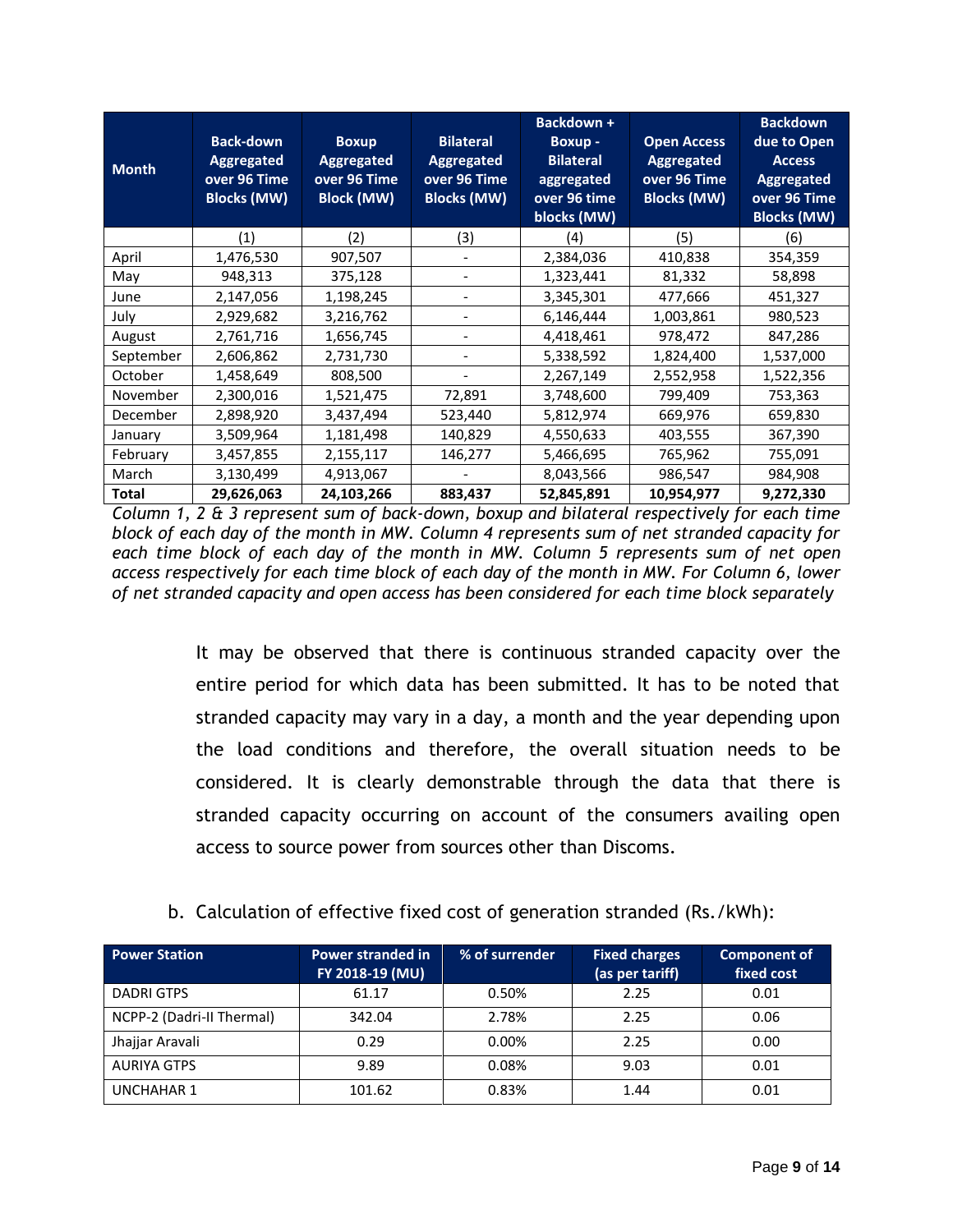| <b>Power Station</b>    | Power stranded in<br>FY 2018-19 (MU) | % of surrender | <b>Fixed charges</b><br>(as per tariff) | <b>Component of</b><br>fixed cost |  |
|-------------------------|--------------------------------------|----------------|-----------------------------------------|-----------------------------------|--|
| <b>UNCHAHAR 2</b>       | 250.08                               | 2.04%          | 1.27                                    | 0.03                              |  |
| <b>UNCHAHAR 3</b>       | 135.13                               | 1.10%          | 1.7                                     | 0.02                              |  |
| <b>UNCHAHAR 4</b>       | 63.39                                | 0.52%          | 1.349                                   | 0.01                              |  |
| <b>ANTA GTPS</b>        | 12.44                                | 0.10%          | 8.96                                    | 0.01                              |  |
| KAHALGAON-1 STPS        | 46.94                                | 0.38%          | 1.63                                    | 0.01                              |  |
| KAHALGAON-2 STPS        | 183.32                               | 1.49%          | 1.37                                    | 0.02                              |  |
| <b>FARAKKA STPS</b>     | 26.25                                | 0.21%          | 1.38                                    | 0.00                              |  |
| <b>CGPL</b>             | 319.56                               | 2.60%          | 1.071                                   | 0.03                              |  |
| <b>SINGRAULI STPS</b>   | 179.80                               | 1.46%          | 0.56                                    | 0.01                              |  |
| <b>RIHAND 1 STPS</b>    | 59.60                                | 0.49%          | 0.64                                    | 0.00                              |  |
| <b>RIHAND 2 STPS</b>    | 48.03                                | 0.39%          | 0.65                                    | 0.00                              |  |
| <b>RIHAND 3 STPS</b>    | 94.33                                | 0.77%          | 1.099                                   | 0.01                              |  |
| Sasan                   | 61.83                                | 0.50%          | 0.149                                   | 0.00                              |  |
| PTC MCCPL               | 21.29                                | 0.17%          | 1.55                                    | 0.00                              |  |
| PTC DB Power            | 10.93                                | 0.09%          | 3.108                                   | 0.00                              |  |
| STPS-(I-VI)             | 4,119.79                             | 33.52%         | 0.824                                   | 0.28                              |  |
| <b>DCCPP</b>            | 2,014.05                             | 16.39%         | 1.021                                   | 0.17                              |  |
| Ramgarh GTP(Stage-I&II) | 11.12                                | 0.09%          | 0.657                                   | 0.00                              |  |
| Ramgarh GTP(Stage-III)  | 0.36                                 | 0.00%          | 1.544                                   | 0.00                              |  |
| KTPS Unit(I-VII)        | 1,366.26                             | 11.12%         | 0.612                                   | 0.07                              |  |
| Kalisindh TPP-I         | 465.19                               | 3.79%          | 1.927                                   | 0.07                              |  |
| Kalisindh TPP-II        | 141.57                               | 1.15%          | 1.805                                   | 0.02                              |  |
| CTPP I&II               | 181.24                               | 1.47%          | 1.351                                   | 0.02                              |  |
| CTPP-III                | 103.46                               | 0.84%          | 1.739                                   | 0.01                              |  |
| CTPP-IV                 | 96.35                                | 0.78%          | 1.476                                   | 0.01                              |  |
| Rajwest Power           | 922.15                               | 7.50%          | 1.7                                     | 0.13                              |  |
| Adani Power             | 746.52                               | 6.07%          | 1.479                                   | 0.09                              |  |
| <b>NLC Barsinghsar</b>  | 1.32                                 | 0.01%          | 2.35                                    | 0.00                              |  |
| <b>GIRAL</b>            |                                      | 0.00%          | 1.864                                   |                                   |  |
| CTPP-V                  | 91.67                                | 0.75%          | 1.987                                   | 0.01                              |  |
| <b>Total</b>            | 12,288.99                            | 100.00%        |                                         | 1.12                              |  |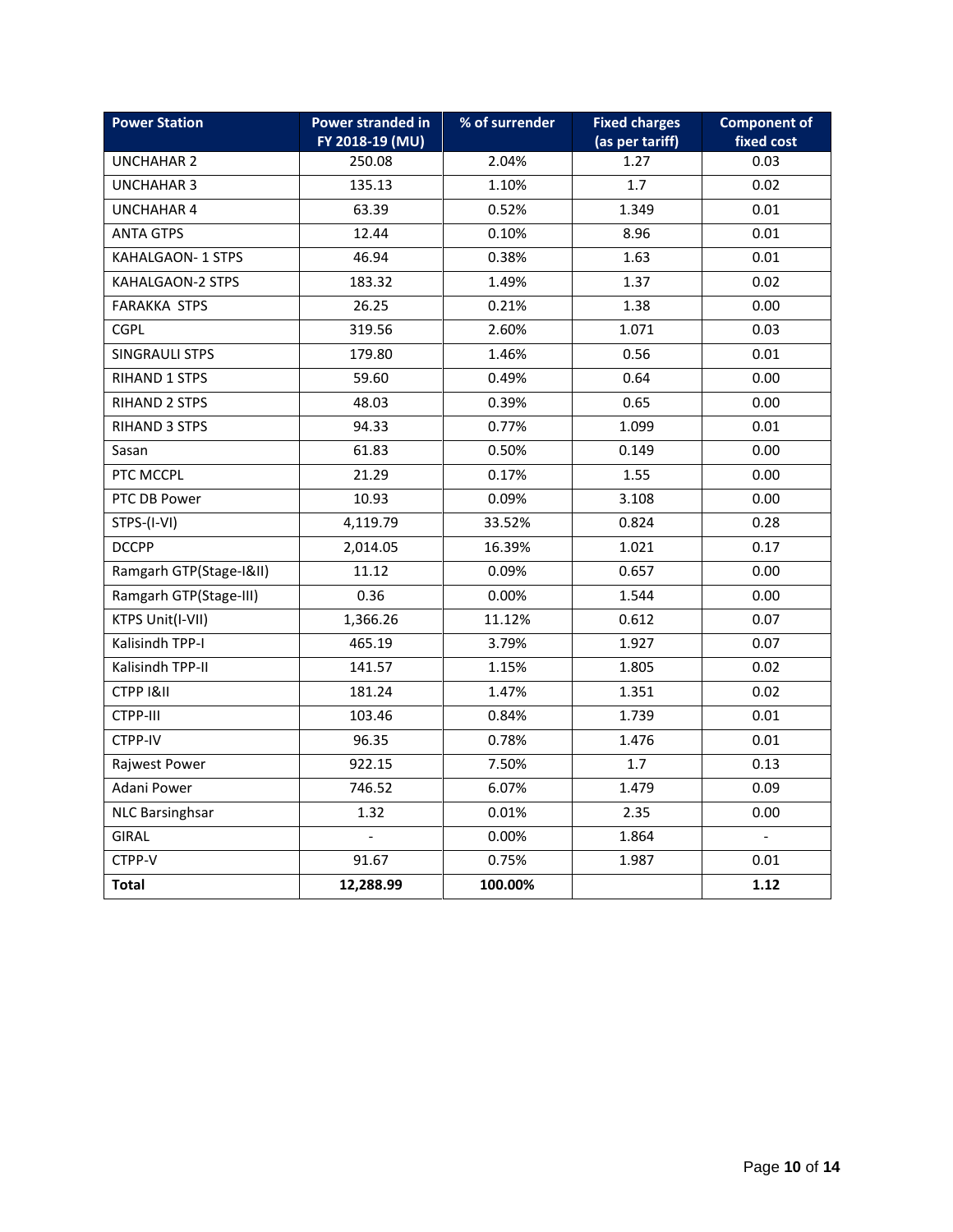c. Calculation of additional surcharge based on above:

|                                                                                              | <b>Open Access</b><br>Aggregated<br>over each<br>time block | <b>Total Open</b><br><b>Access</b> | <b>Back-down due to Open</b><br><b>Access Aggregated over</b><br><b>96 Time Blocks</b> | <b>Back-down</b><br>due to Open<br><b>Access</b> | <b>Effective</b><br><b>Fixed Cost</b> | <b>Additional</b><br><b>Surcharge</b> |
|----------------------------------------------------------------------------------------------|-------------------------------------------------------------|------------------------------------|----------------------------------------------------------------------------------------|--------------------------------------------------|---------------------------------------|---------------------------------------|
|                                                                                              | <b>MW</b>                                                   | <b>MU</b>                          | <b>MW</b>                                                                              | <b>MU</b>                                        | Rs. / kWh                             | Rs. Cr.                               |
| Total                                                                                        | 10,954,977                                                  | 2.739                              | 9,272,330                                                                              | 2,318                                            | 1.12                                  | 258.85                                |
| Additional Surcharge Recoverable per unit considering same open access scenario for the next |                                                             |                                    |                                                                                        |                                                  |                                       | 0.95                                  |
| year (Rs./kWh) (Total Additional Surcharge/Total Open Access*10)                             |                                                             |                                    |                                                                                        |                                                  |                                       |                                       |

**21.** In view of above submission, additional surcharge for FY 2019-20 has been computed as Rs. 0.95/kWh. The Petitioner requests the Hon'ble Commission to approve the levy of computed additional surcharge.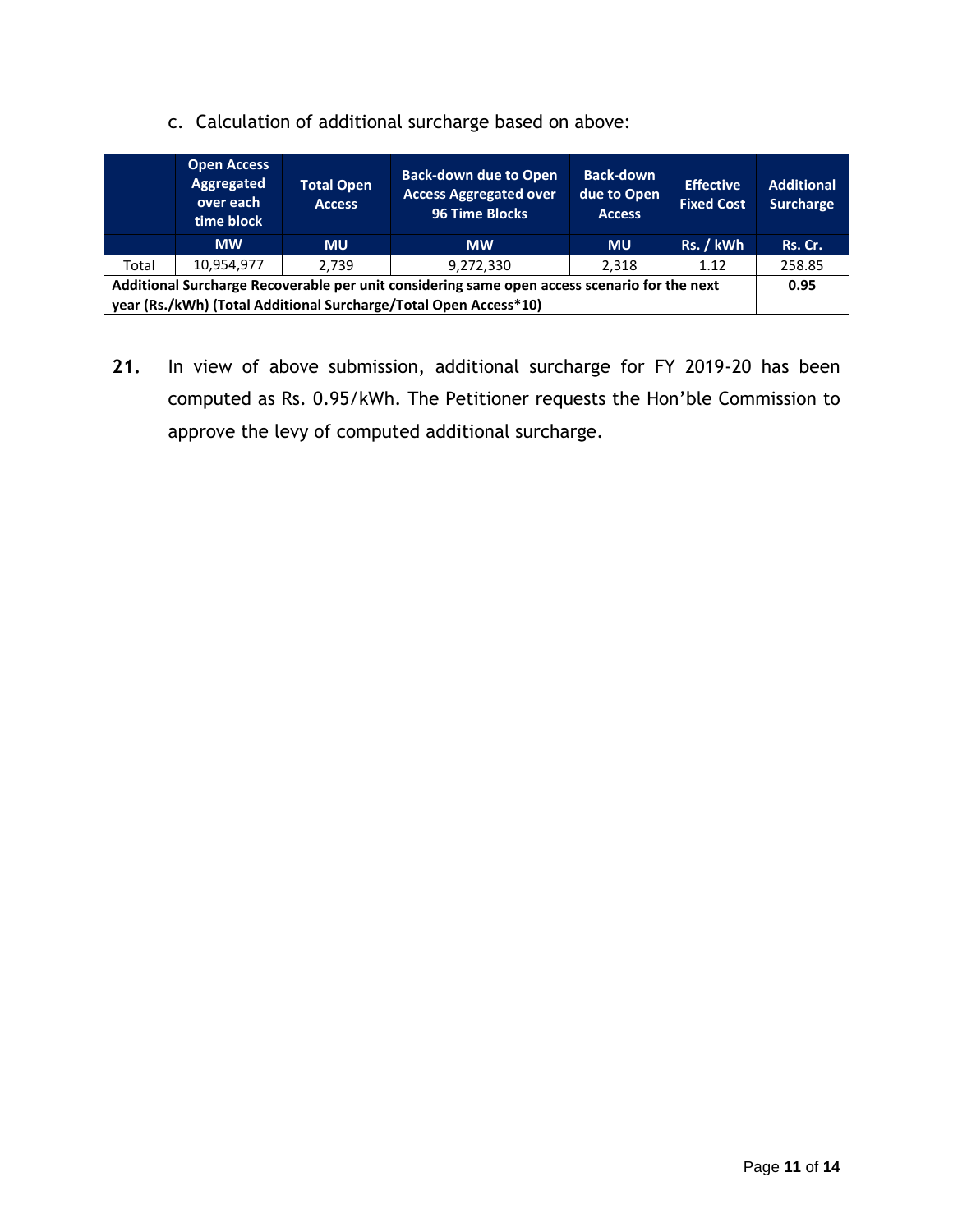## **PRAYER**

In view of the above submission, the Petitioner prays to the Hon'ble Commission

- 1. to admit and approve the Petition allowing revision in leviable additional surcharge;
- 2. to condone any error/omission and to give opportunity to rectify the same;
- 3. to permit the Petitioner to make further submission, additions and alterations to this Petition as maybe necessary from time to time;
- 4. to pass any such other order/s and/or direction/s, which the Hon'ble Commission may deem fit and proper in the facts and circumstances of the case.

## **JAIPUR VIDYUT VITARAN NIGAM LIMITED**

#### **AJMER VIDYUT VITARAN NIGAM LIMITED**

#### **JODHPUR VIDYUT VITARAN NIGAM LIMITED**

**Place: Jaipur Dated: December 2019**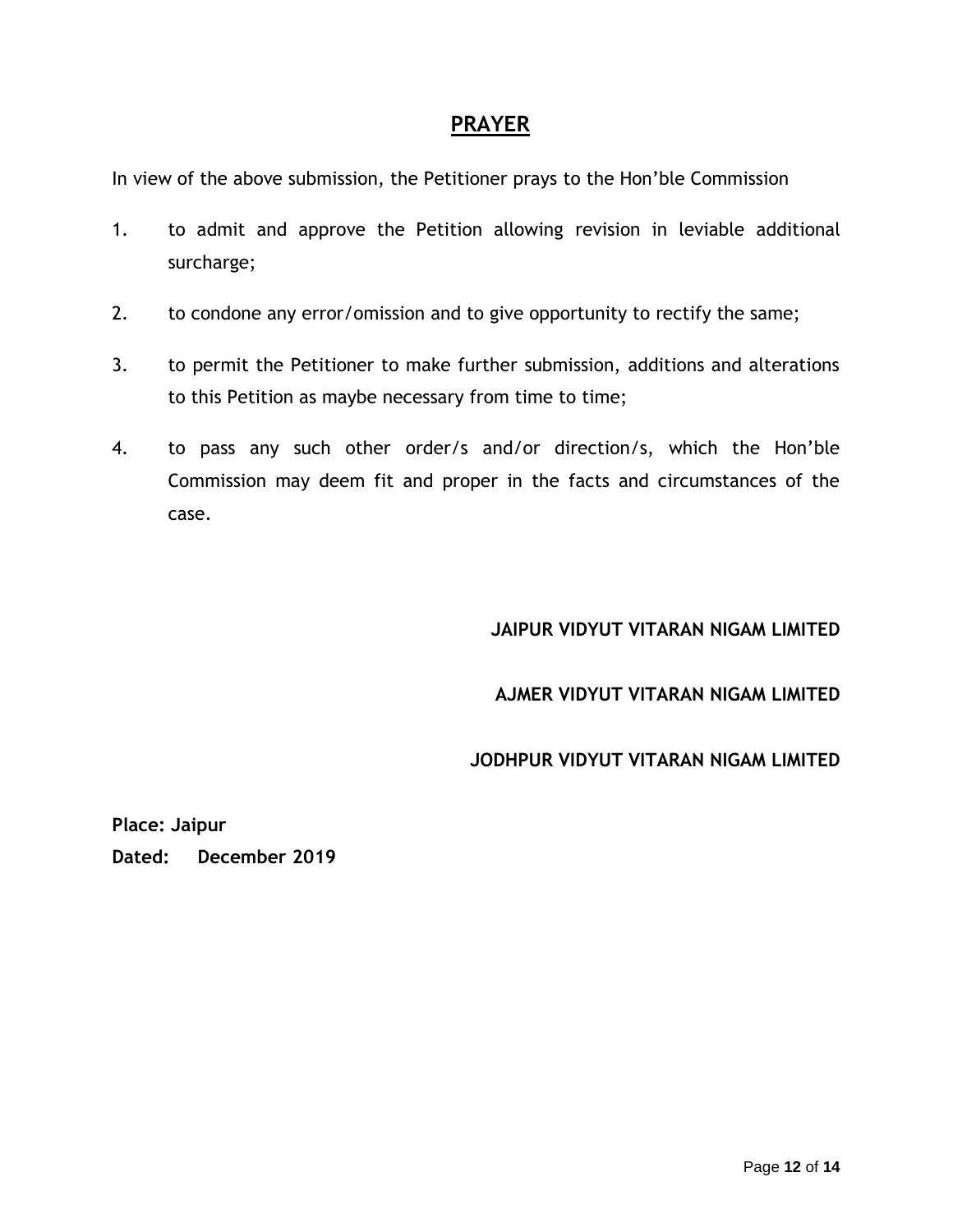# **BEFORE THE RAJASTHAN ELECTRICITY REGULATORY COMMISSION JAIPUR (RAJASTHAN)**

**FILING NO:……………..**

**CASE NO………………….**

**IN THE MATTER OF:**

**PETITION FILED FOR DETERMINATION OF ADDITIONAL SURCHARGE UNDER SECTION 42 (4) OF THE ELECTRICITY ACT, 2003 READ WITH REGULATION 4 AND 17 OF RAJASTHAN ELECTRICITY REGULATORY COMMISSION (TERMS AND CONDITIONS FOR OPEN ACCESS) REGULATIONS, 2016**

**AND**

#### **IN THE MATTER OF:**

- **1. JAIPUR VIDYUT VITARAN NIGAM LTD.** Vidyut Bhawan, Janpath, Jaipur -302005
- 2. **AJMER VIDYUT VITARAN NIGAM LTD.** Old Power House, Hathi Bhata, Jaipur Road, Ajmer-305001
- **3. JODHPUR VIDYUT VITARAN NIGAM LTD.** New Power House, Industrial Area, Jodhpur-342003

- Petitioners